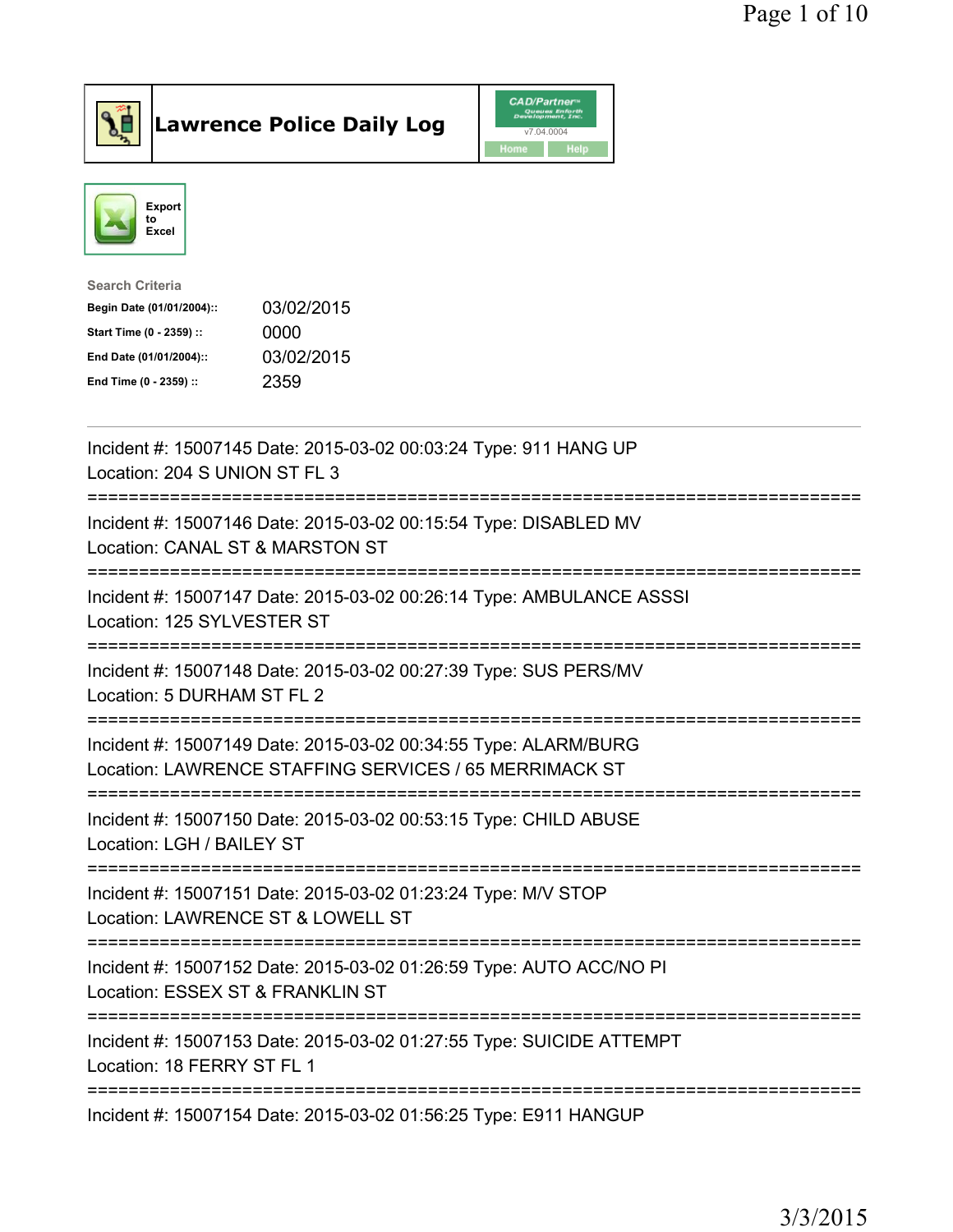Location: 73 NEWBURY ST #2 =========================================================================== Incident #: 15007155 Date: 2015-03-02 02:02:57 Type: M/V STOP Location: BROADWAY & LOWELL ST =========================================================================== Incident #: 15007156 Date: 2015-03-02 02:06:09 Type: LOUD NOISE Location: 40 OSGOOD ST =========================================================================== Incident #: 15007157 Date: 2015-03-02 02:14:18 Type: SUS PERS/MV Location: 186 ARLINGTON ST FL 1 =========================================================================== Incident #: 15007158 Date: 2015-03-02 02:27:14 Type: ROBBERY UNARM Location: 161 PARK ST =========================================================================== Incident #: 15007159 Date: 2015-03-02 03:06:23 Type: SUS PERS/MV Location: ERVING AV & WALNUT ST =========================================================================== Incident #: 15007160 Date: 2015-03-02 03:26:13 Type: DOMESTIC/PAST Location: DON PEDROS / 118 S UNION ST =========================================================================== Incident #: 15007161 Date: 2015-03-02 03:53:55 Type: ALARMS Location: SHOWCASE CINEMA / 6 CHICKERING ST =========================================================================== Incident #: 15007162 Date: 2015-03-02 05:14:50 Type: MV/BLOCKING Location: 56 CAMBRIDGE ST =========================================================================== Incident #: 15007163 Date: 2015-03-02 05:27:32 Type: B&E/PAST Location: 244 FARNHAM ST =========================================================================== Incident #: 15007164 Date: 2015-03-02 06:10:17 Type: ALARMS Location: OLIVER SCHOOL / 183 HAVERHILL ST =========================================================================== Incident #: 15007165 Date: 2015-03-02 06:17:56 Type: ALARMS Location: 38 ORCHARD ST FL 1 =========================================================================== Incident #: 15007166 Date: 2015-03-02 07:00:08 Type: M/V STOP Location: ALLEN ST & GENERAL ST =========================================================================== Incident #: 15007167 Date: 2015-03-02 07:32:46 Type: HIT & RUN M/V Location: FOREST ST & HAVERHILL ST =========================================================================== Incident #: 15007168 Date: 2015-03-02 07:45:06 Type: E911 HANGUP Location: 204 S UNION ST FL 3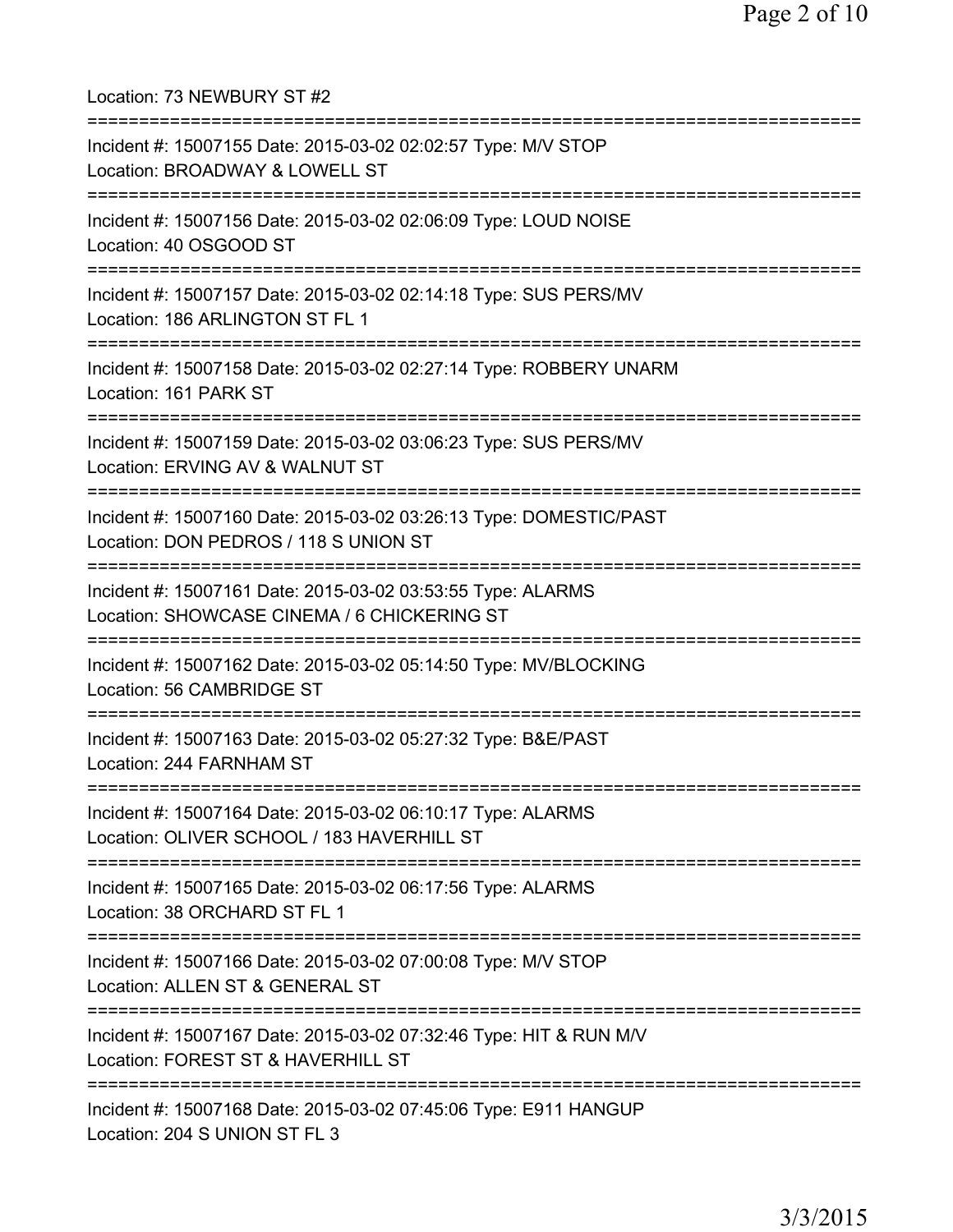| Incident #: 15007169 Date: 2015-03-02 07:51:51 Type: M/V STOP<br>Location: ANDOVER ST & S BROADWAY                               |
|----------------------------------------------------------------------------------------------------------------------------------|
| Incident #: 15007170 Date: 2015-03-02 07:53:47 Type: STOL/MV/PAS<br>Location: 194 OSGOOD ST                                      |
| Incident #: 15007171 Date: 2015-03-02 08:01:44 Type: CLOSE STREET<br>Location: CENTRE ST & SPRUCE ST                             |
| Incident #: 15007172 Date: 2015-03-02 08:02:43 Type: HIT & RUN M/V<br>Location: 546 HAVERHILL ST                                 |
| Incident #: 15007173 Date: 2015-03-02 08:43:25 Type: AUTO ACC/PI<br>Location: MERRIMACK ST & PARKER ST                           |
| Incident #: 15007174 Date: 2015-03-02 08:50:12 Type: DISTURBANCE<br>Location: 136 FERRY ST                                       |
| Incident #: 15007175 Date: 2015-03-02 09:06:49 Type: INVESTIGATION<br>Location: 233 HAVERHILL ST                                 |
| Incident #: 15007176 Date: 2015-03-02 09:09:13 Type: ALARMS<br>Location: 17 MILTON ST<br>;===================================    |
| Incident #: 15007177 Date: 2015-03-02 09:19:44 Type: THREATS<br>Location: 59 TRENTON ST                                          |
| Incident #: 15007178 Date: 2015-03-02 09:26:40 Type: TOW OF M/V<br>Location: 120 BOWDOIN ST                                      |
| Incident #: 15007179 Date: 2015-03-02 09:35:31 Type: RECOV/STOL/MV<br>Location: 59 STATE ST                                      |
| Incident #: 15007180 Date: 2015-03-02 09:36:06 Type: B&E/PAST<br>Location: 136 NEWBURY ST                                        |
| Incident #: 15007181 Date: 2015-03-02 09:46:37 Type: NOTIFICATION<br>Location: 243 FERRY ST                                      |
| Incident #: 15007182 Date: 2015-03-02 10:34:49 Type: AUTO ACC/NO PI<br>Location: CENTRAL CATHOLIC HIGH SCHOOL / 300 HAMPSHIRE ST |
|                                                                                                                                  |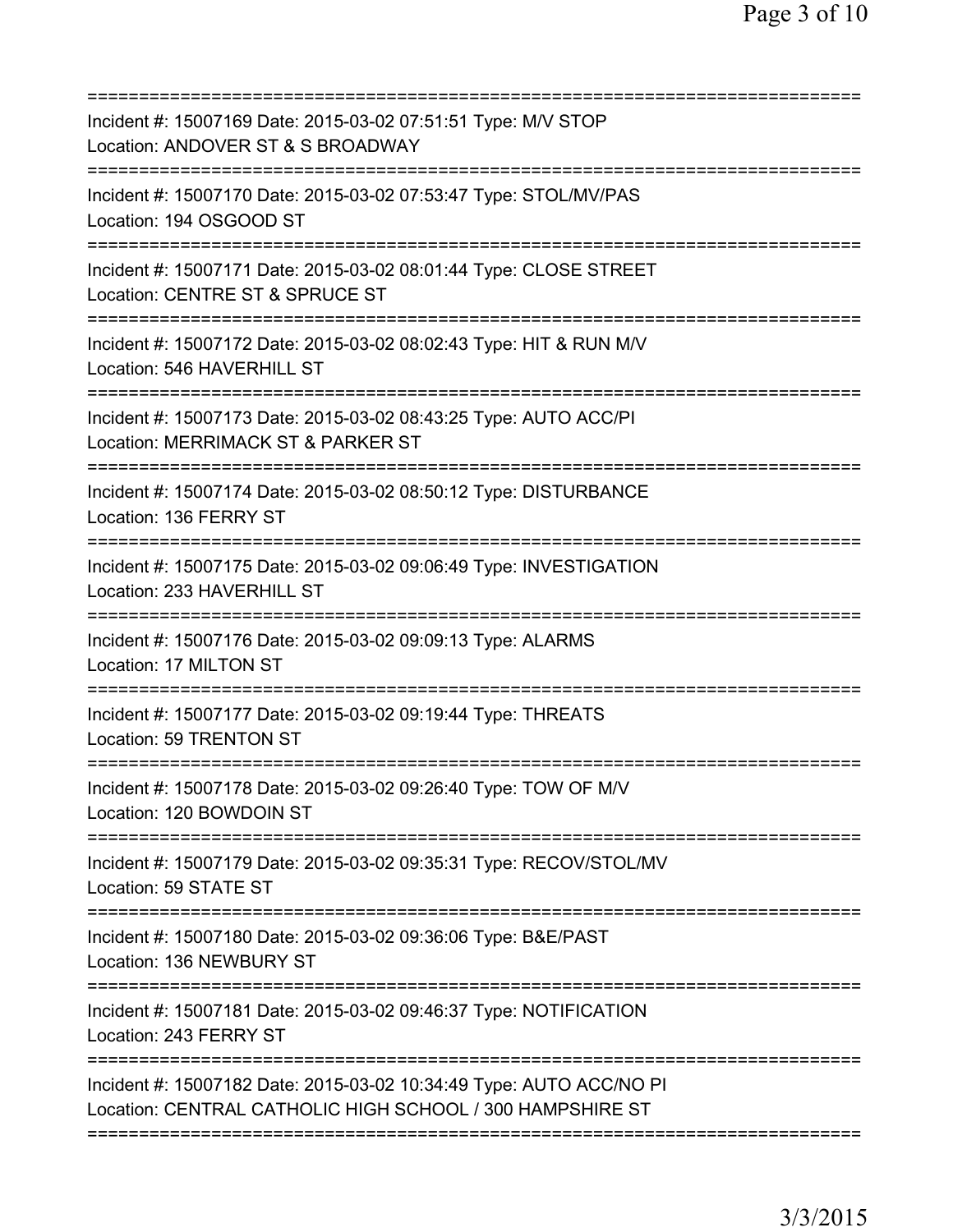| Incident #: 15007183 Date: 2015-03-02 10:35:46 Type: M/V STOP<br>Location: MARKET ST & S UNION ST                     |
|-----------------------------------------------------------------------------------------------------------------------|
| Incident #: 15007186 Date: 2015-03-02 10:43:42 Type: CK WELL BEING<br>Location: 19 WINTER ST                          |
| Incident #: 15007184 Date: 2015-03-02 10:44:13 Type: SUS PERS/MV<br><b>Location: ALDEN CT</b>                         |
| Incident #: 15007185 Date: 2015-03-02 10:44:57 Type: INVESTIGATION<br>Location: 90 LOWELL ST                          |
| Incident #: 15007187 Date: 2015-03-02 10:48:11 Type: M/V STOP<br><b>Location: WINTHROP AV</b>                         |
| Incident #: 15007188 Date: 2015-03-02 10:54:16 Type: AUTO ACC/NO PI<br>Location: MT VERNON ST & S BROADWAY            |
| Incident #: 15007189 Date: 2015-03-02 10:56:01 Type: AUTO ACC/NO PI<br>Location: RADIO SHACK / 67 WINTHROP AV         |
| Incident #: 15007190 Date: 2015-03-02 10:58:20 Type: TOW OF M/V<br>Location: 5 CUSTER ST                              |
| Incident #: 15007191 Date: 2015-03-02 11:02:02 Type: HIT & RUN M/V<br>Location: PARKER ST & SALEM ST<br>------------- |
| Incident #: 15007192 Date: 2015-03-02 11:14:54 Type: M/V STOP<br>Location: 67 MAY ST                                  |
| Incident #: 15007193 Date: 2015-03-02 11:20:06 Type: UNWANTEDGUEST<br>Location: 245 BROADWAY FL 15                    |
| Incident #: 15007194 Date: 2015-03-02 11:35:50 Type: SUS PERS/MV<br>Location: 52 MONTGOMERY ST                        |
| Incident #: 15007195 Date: 2015-03-02 11:39:01 Type: TOW OF M/V<br>Location: 175 BAILEY ST                            |
| Incident #: 15007196 Date: 2015-03-02 11:51:42 Type: 209A/SERVE<br>Location: 11 THORNTON AV                           |
| Incident #: 15007197 Date: 2015-03-02 12:06:30 Type: AUTO ACC/NO PI                                                   |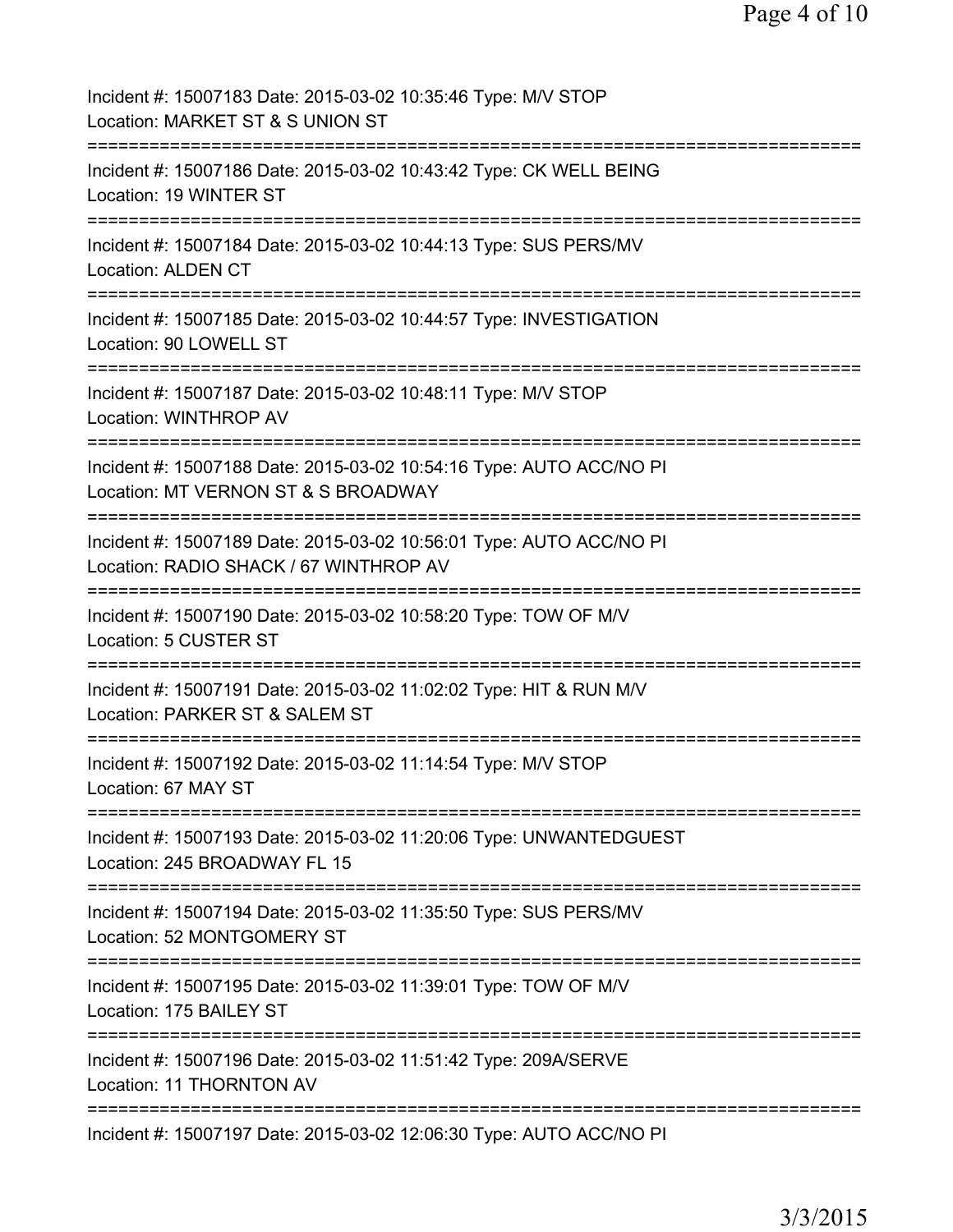Location: CANTON ST & PROSPECT ST =========================================================================== Incident #: 15007198 Date: 2015-03-02 12:07:53 Type: KEEP PEACE Location: 47 TREMONT ST =========================================================================== Incident #: 15007199 Date: 2015-03-02 12:30:32 Type: INVESTIGATION Location: 255 E HAVERHILL =========================================================================== Incident #: 15007200 Date: 2015-03-02 12:42:37 Type: AUTO ACC/NO PI Location: HAVERHILL ST & JACKSON ST =========================================================================== Incident #: 15007201 Date: 2015-03-02 12:45:42 Type: RECOV/STOL/MV Location: 700 ESSEX ST =========================================================================== Incident #: 15007202 Date: 2015-03-02 13:06:34 Type: NOISE ORD Location: 129 WATER ST FL 1ST =========================================================================== Incident #: 15007203 Date: 2015-03-02 13:06:35 Type: KEEP PEACE Location: 9 HOLTON ST =========================================================================== Incident #: 15007204 Date: 2015-03-02 13:44:56 Type: CK WELL BEING Location: 270 CANAL ST =========================================================================== Incident #: 15007205 Date: 2015-03-02 13:46:40 Type: DRUG VIO Location: 125 SPRUCE ST =========================================================================== Incident #: 15007206 Date: 2015-03-02 14:05:53 Type: INVESTIGATION Location: 80 BODWELL ST =========================================================================== Incident #: 15007207 Date: 2015-03-02 14:19:58 Type: STOL/MV/PAS Location: COMMON ST & JACKSON ST =========================================================================== Incident #: 15007208 Date: 2015-03-02 14:24:32 Type: DRUG VIO Location: 15 UNION ST =========================================================================== Incident #: 15007209 Date: 2015-03-02 15:32:26 Type: M/V STOP Location: 21 FOREST ST =========================================================================== Incident #: 15007210 Date: 2015-03-02 15:39:05 Type: MAN DOWN Location: DISCOUNT LIQUORS / 103 BROADWAY =========================================================================== Incident #: 15007211 Date: 2015-03-02 16:07:56 Type: M/V STOP Location: FOREST ST & HAVERHILL ST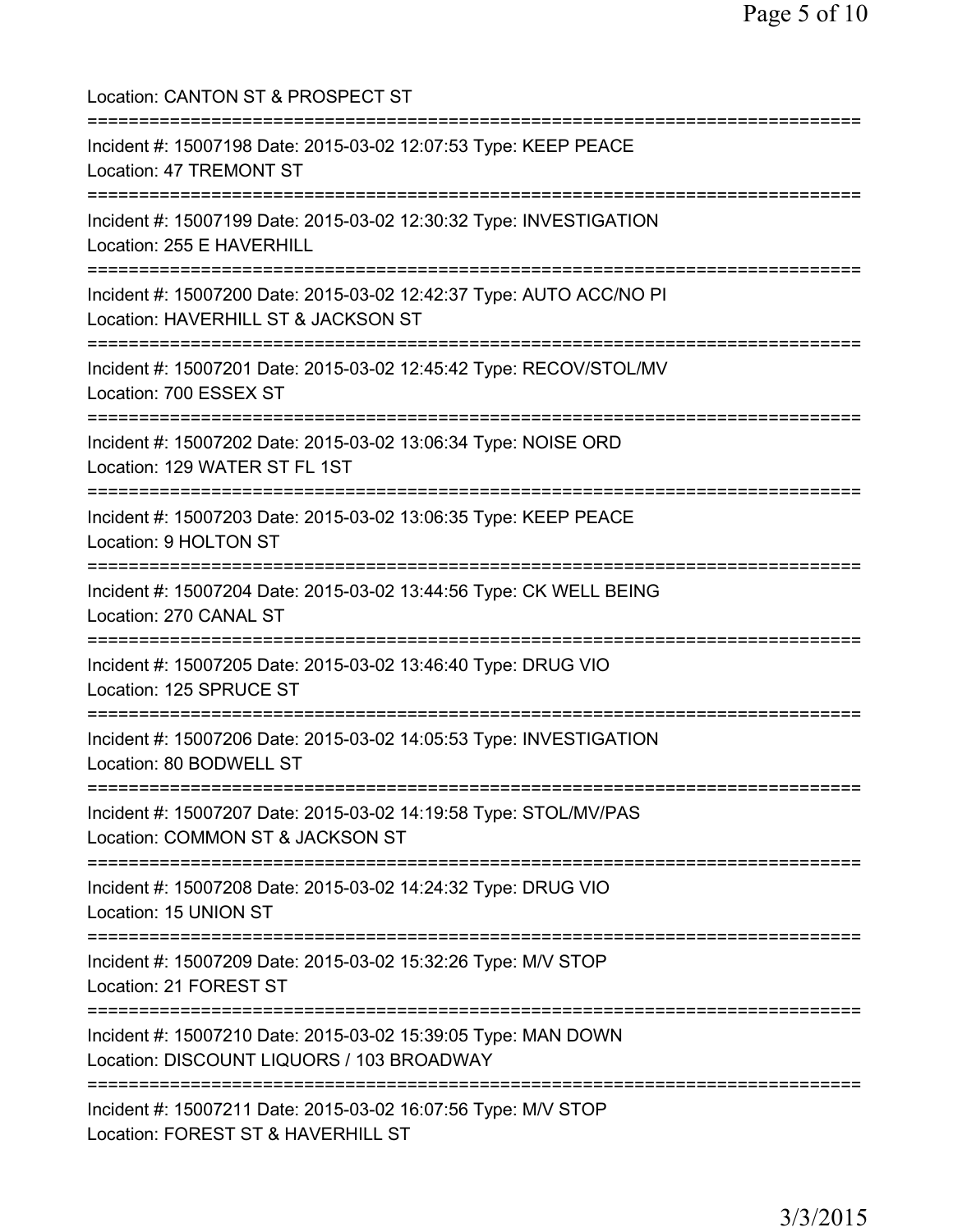| Incident #: 15007212 Date: 2015-03-02 16:13:03 Type: MAN DOWN<br>Location: 375 HAVERHILL ST<br>===================                        |
|-------------------------------------------------------------------------------------------------------------------------------------------|
| Incident #: 15007213 Date: 2015-03-02 16:26:34 Type: ANIMAL COMPL<br>Location: 19 CANTON ST                                               |
| Incident #: 15007214 Date: 2015-03-02 16:33:02 Type: INVESTIGATION<br>Location: 80 BODWELL ST                                             |
| Incident #: 15007215 Date: 2015-03-02 16:35:58 Type: AUTO ACC/NO PI<br>Location: FERRY ST & PROSPECT ST                                   |
| Incident #: 15007216 Date: 2015-03-02 16:36:51 Type: LOST PROPERTY<br>Location: 45 PARK ST #1                                             |
| Incident #: 15007217 Date: 2015-03-02 16:44:12 Type: ANIMAL COMPL<br>Location: 24 SUNSET AV                                               |
| Incident #: 15007218 Date: 2015-03-02 17:00:00 Type: THREATS<br>Location: 32 POPLAR ST                                                    |
| Incident #: 15007219 Date: 2015-03-02 17:00:45 Type: HIT & RUN M/V<br>Location: ARLINGTON ST & TENNEY ST<br>============================= |
| Incident #: 15007220 Date: 2015-03-02 17:14:24 Type: AMBULANCE ASSSI<br>Location: 383 HAVERHILL ST                                        |
| Incident #: 15007221 Date: 2015-03-02 17:28:21 Type: INVEST CONT<br>Location: CUMBERLAND / 320 S BROADWAY                                 |
| Incident #: 15007222 Date: 2015-03-02 17:29:00 Type: MV/BLOCKING<br>Location: FERRY ST & KENDALL ST                                       |
| Incident #: 15007223 Date: 2015-03-02 17:35:22 Type: AUTO ACC/NO PI<br>Location: MCDONALDS / 599 ANDOVER ST                               |
| Incident #: 15007224 Date: 2015-03-02 17:41:46 Type: SERVE 209A<br>Location: 7 YOUNG AV                                                   |
| Incident #: 15007225 Date: 2015-03-02 17:44:29 Type: ANIMAL COMPL<br>Location: HENNESSEY SCHOOL / 122 HANCOCK ST                          |
|                                                                                                                                           |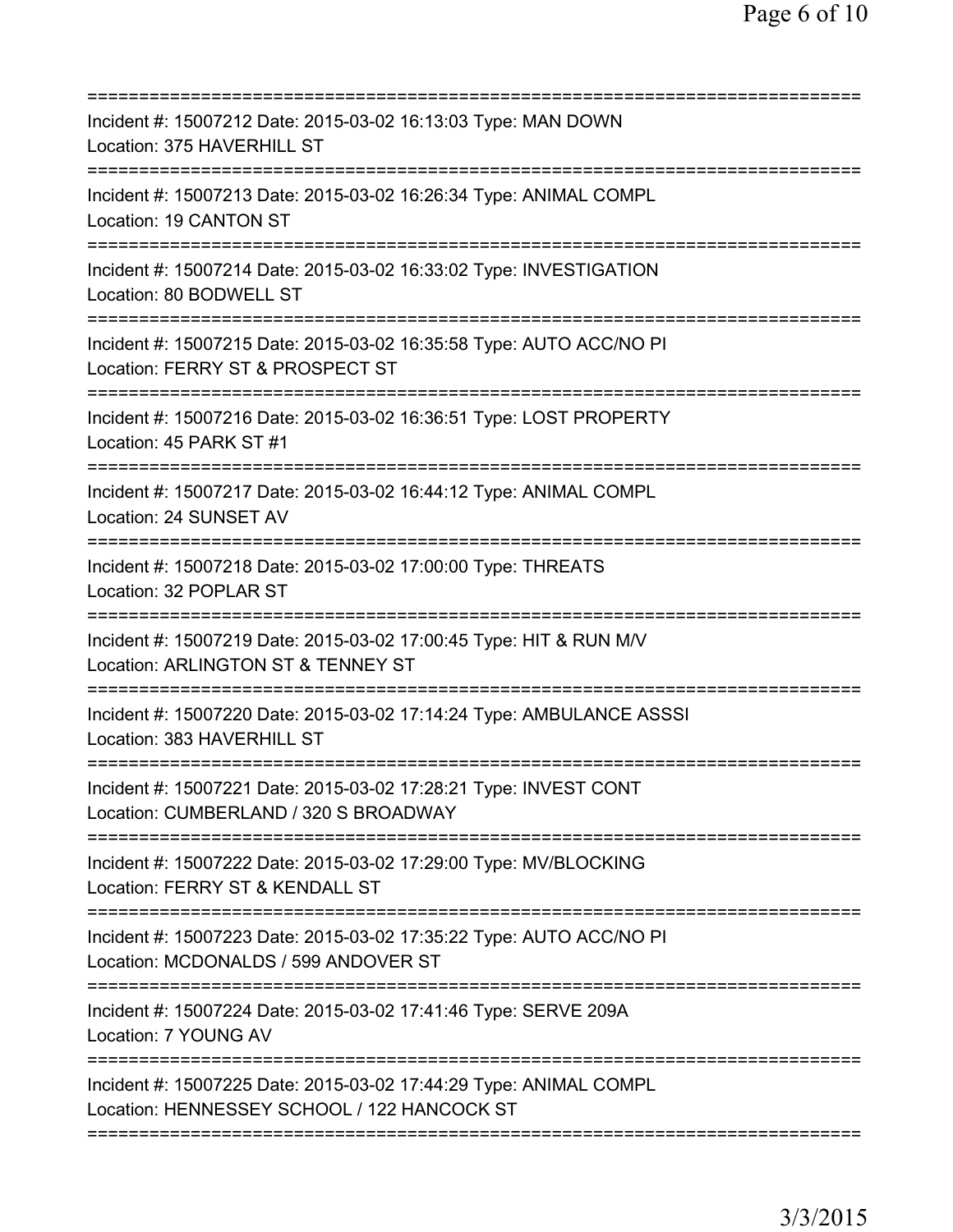| Incident #: 15007226 Date: 2015-03-02 17:57:48 Type: COURT DOC SERVE<br>Location: 34 GREENWOOD ST                 |
|-------------------------------------------------------------------------------------------------------------------|
| Incident #: 15007227 Date: 2015-03-02 18:00:13 Type: COURT DOC SERVE<br>Location: 105 BAILEY ST                   |
| Incident #: 15007228 Date: 2015-03-02 18:16:24 Type: COURT DOC SERVE<br>Location: 104 GREENWOOD ST                |
| Incident #: 15007229 Date: 2015-03-02 18:20:08 Type: HIT & RUN M/V<br>Location: ARLINGTON ST & TENNEY ST          |
| Incident #: 15007230 Date: 2015-03-02 18:21:45 Type: COURT DOC SERVE<br>Location: 94 ANDOVER ST                   |
| Incident #: 15007231 Date: 2015-03-02 18:22:58 Type: COURT DOC SERVE<br>Location: BONANZA MARKET / 179 JACKSON ST |
| Incident #: 15007232 Date: 2015-03-02 18:24:22 Type: COURT DOC SERVE<br>Location: 378 LOWELL ST                   |
| Incident #: 15007233 Date: 2015-03-02 18:25:54 Type: COURT DOC SERVE<br>Location: 416 PARK ST                     |
| Incident #: 15007234 Date: 2015-03-02 18:29:55 Type: COURT DOC SERVE<br>Location: 243 FERRY ST                    |
| Incident #: 15007235 Date: 2015-03-02 18:30:21 Type: MAN DOWN<br>Location: 295 ESSEX ST                           |
| Incident #: 15007236 Date: 2015-03-02 18:32:19 Type: COURT DOC SERVE<br>Location: 89 ABBOTT ST                    |
| Incident #: 15007237 Date: 2015-03-02 18:33:53 Type: COURT DOC SERVE<br>Location: 126 S BROADWAY                  |
| Incident #: 15007238 Date: 2015-03-02 18:39:29 Type: COURT DOC SERVE<br>Location: 52 HANCOCK ST                   |
| Incident #: 15007239 Date: 2015-03-02 18:40:50 Type: COURT DOC SERVE<br>Location: 207 S UNION ST                  |
| Incident #: 15007240 Date: 2015-03-02 18:43:24 Type: COURT DOC SERVE                                              |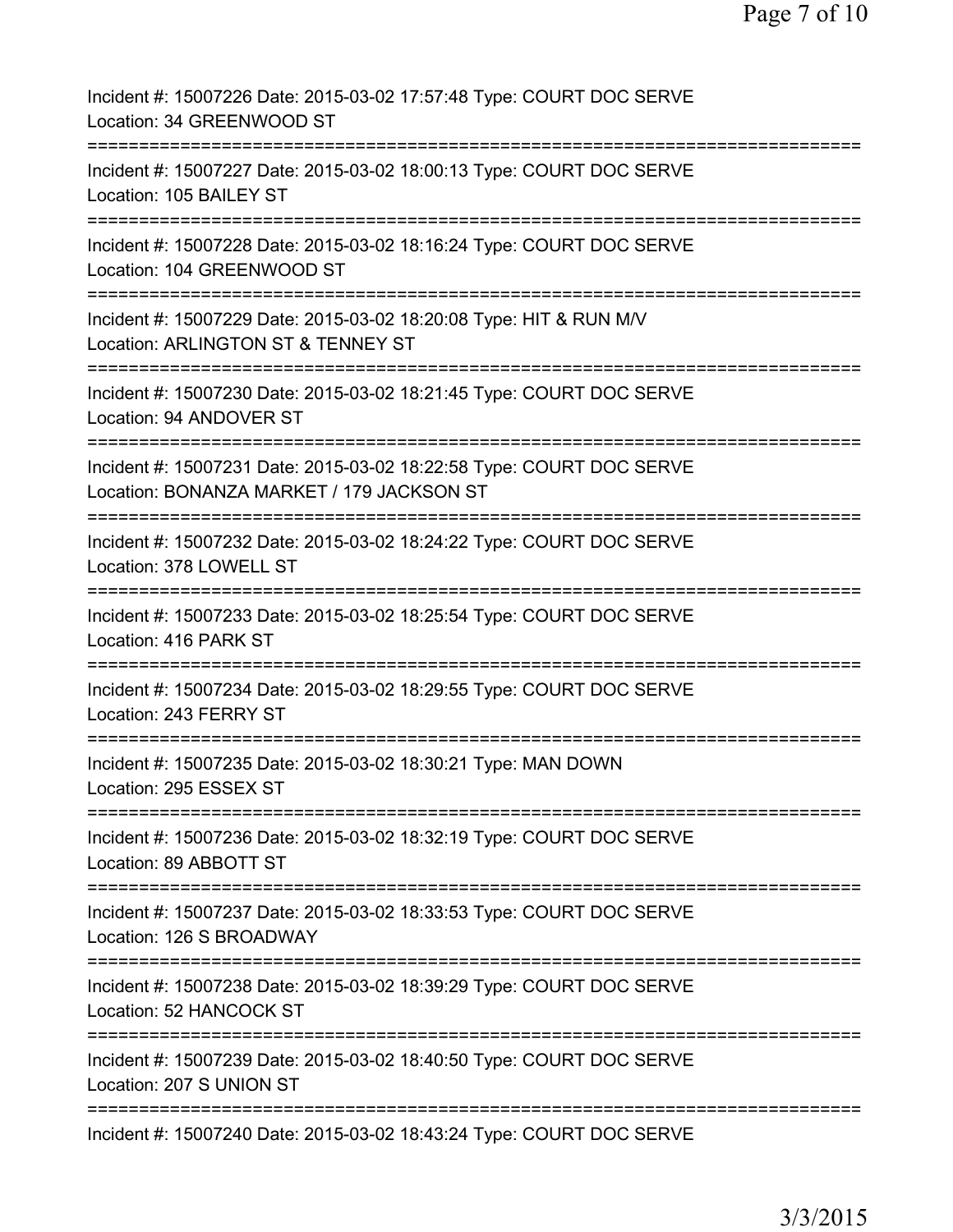| Location: 8 PLEASANT ST                                                                                                              |
|--------------------------------------------------------------------------------------------------------------------------------------|
| Incident #: 15007241 Date: 2015-03-02 18:56:17 Type: WARRANT SERVE<br>Location: 32 LAWRENCE ST                                       |
| Incident #: 15007242 Date: 2015-03-02 19:02:14 Type: COURT DOC SERVE<br>Location: 315 WATER ST                                       |
| Incident #: 15007243 Date: 2015-03-02 19:03:22 Type: SUS PERS/MV<br>Location: 300 HAMPSHIRE ST                                       |
| Incident #: 15007244 Date: 2015-03-02 19:09:29 Type: COURT DOC SERVE<br>Location: 437 PROSPECT ST                                    |
| Incident #: 15007245 Date: 2015-03-02 19:15:55 Type: COURT DOC SERVE<br>Location: 25 SARGENT ST<br>================================= |
| Incident #: 15007246 Date: 2015-03-02 19:17:00 Type: MV/BLOCKING<br>Location: EXETER ST & WINTHROP AV                                |
| Incident #: 15007247 Date: 2015-03-02 19:25:16 Type: SUS PERS/MV<br>Location: DAISY ST & HOLLY ST                                    |
| Incident #: 15007248 Date: 2015-03-02 19:27:34 Type: COURT DOC SERVE<br>Location: 99 UNION ST                                        |
| Incident #: 15007249 Date: 2015-03-02 19:28:41 Type: KEEP PEACE<br>Location: 513 HAVERHILL ST                                        |
| Incident #: 15007250 Date: 2015-03-02 19:46:40 Type: COURT DOC SERVE<br>Location: 69 FERN ST                                         |
| Incident #: 15007251 Date: 2015-03-02 19:53:41 Type: COURT DOC SERVE<br>Location: 105 BAILEY ST                                      |
| Incident #: 15007252 Date: 2015-03-02 20:02:37 Type: DISTURBANCE<br>Location: 59 BASSWOOD ST FL 2                                    |
| Incident #: 15007253 Date: 2015-03-02 20:03:20 Type: DISTURBANCE<br>Location: 68 JUNIPER ST                                          |
| Incident #: 15007254 Date: 2015-03-02 20:11:34 Type: COURT DOC SERVE<br>Location: 73 WARREN ST                                       |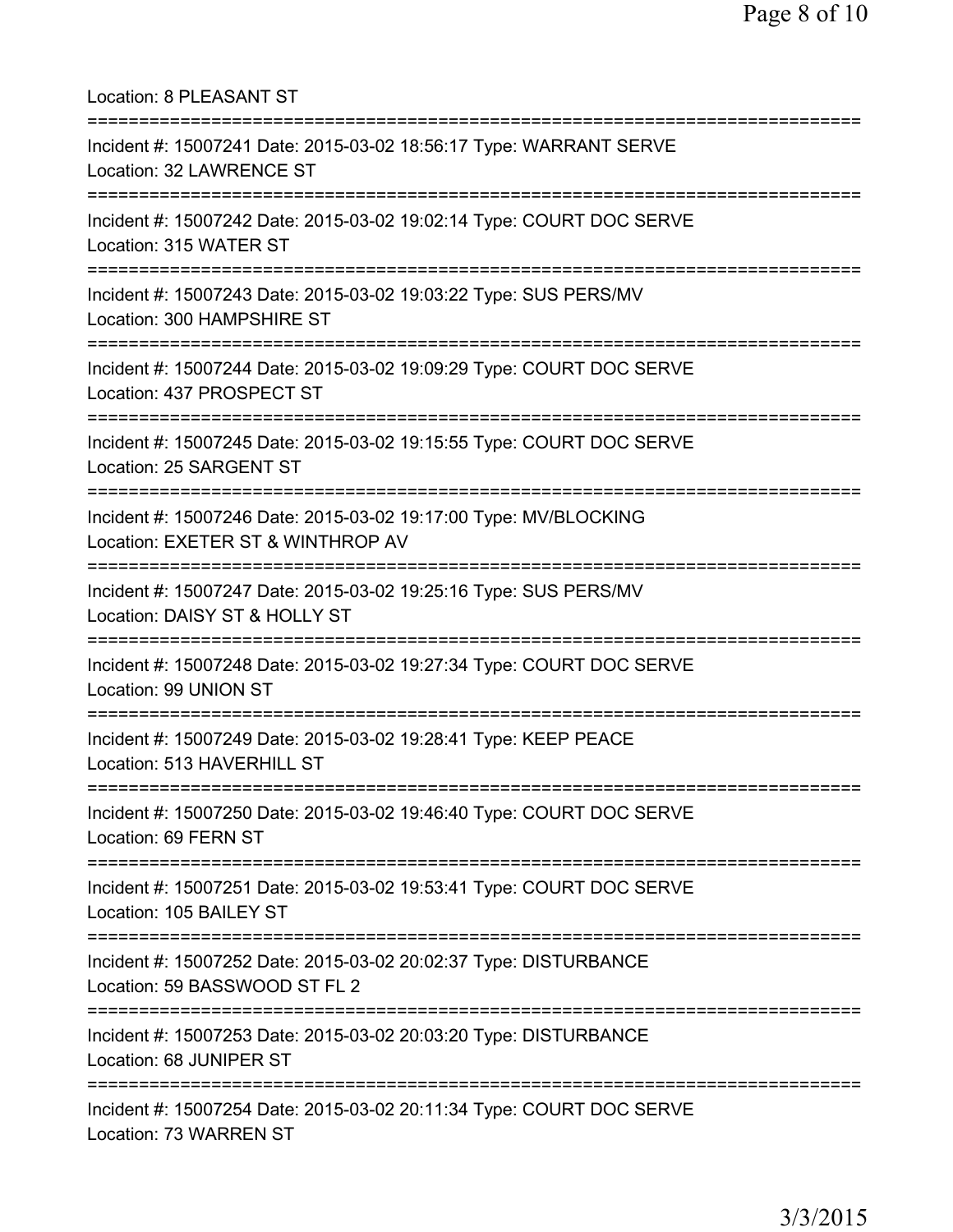| Incident #: 15007255 Date: 2015-03-02 20:23:11 Type: A&B PAST<br>Location: 49 SPRINGFIELD ST                                                  |
|-----------------------------------------------------------------------------------------------------------------------------------------------|
| Incident #: 15007256 Date: 2015-03-02 20:26:35 Type: NOISE ORD<br>Location: 853 ESSEX ST                                                      |
| Incident #: 15007257 Date: 2015-03-02 20:32:28 Type: LOUD NOISE<br>Location: 62 SALEM ST                                                      |
| Incident #: 15007258 Date: 2015-03-02 20:46:42 Type: M/V STOP<br>Location: BURGER KING / 187 BROADWAY                                         |
| Incident #: 15007259 Date: 2015-03-02 20:50:01 Type: M/V STOP<br>Location: PARKER ST & SPRINGFIELD ST                                         |
| ;=========================<br>Incident #: 15007260 Date: 2015-03-02 20:54:39 Type: M/V STOP<br>Location: ATHENS PIZZA + SUBS / 171 S BROADWAY |
| Incident #: 15007261 Date: 2015-03-02 21:07:13 Type: STOL/MV/PAS<br>Location: DORCHESTER ST & PHILLIPS ST                                     |
| Incident #: 15007262 Date: 2015-03-02 21:11:51 Type: M/V STOP<br>Location: 360 BROADWAY                                                       |
| Incident #: 15007263 Date: 2015-03-02 21:12:20 Type: NOTIFICATION<br>Location: 7 COURT ST                                                     |
| Incident #: 15007264 Date: 2015-03-02 21:36:22 Type: M/V STOP<br>Location: 70 MILTON ST                                                       |
| Incident #: 15007265 Date: 2015-03-02 21:55:28 Type: ALARM/BURG<br>Location: 134 WEST ST                                                      |
| Incident #: 15007266 Date: 2015-03-02 22:04:38 Type: GENERAL SERV<br>Location: 15 ISLAND ST                                                   |
| Incident #: 15007267 Date: 2015-03-02 22:05:53 Type: GENERAL SERV<br>Location: 50 ISLAND ST                                                   |
| Incident #: 15007268 Date: 2015-03-02 22:20:21 Type: M/V STOP<br>Location: HAMPSHIRE ST & LOWELL ST                                           |
|                                                                                                                                               |